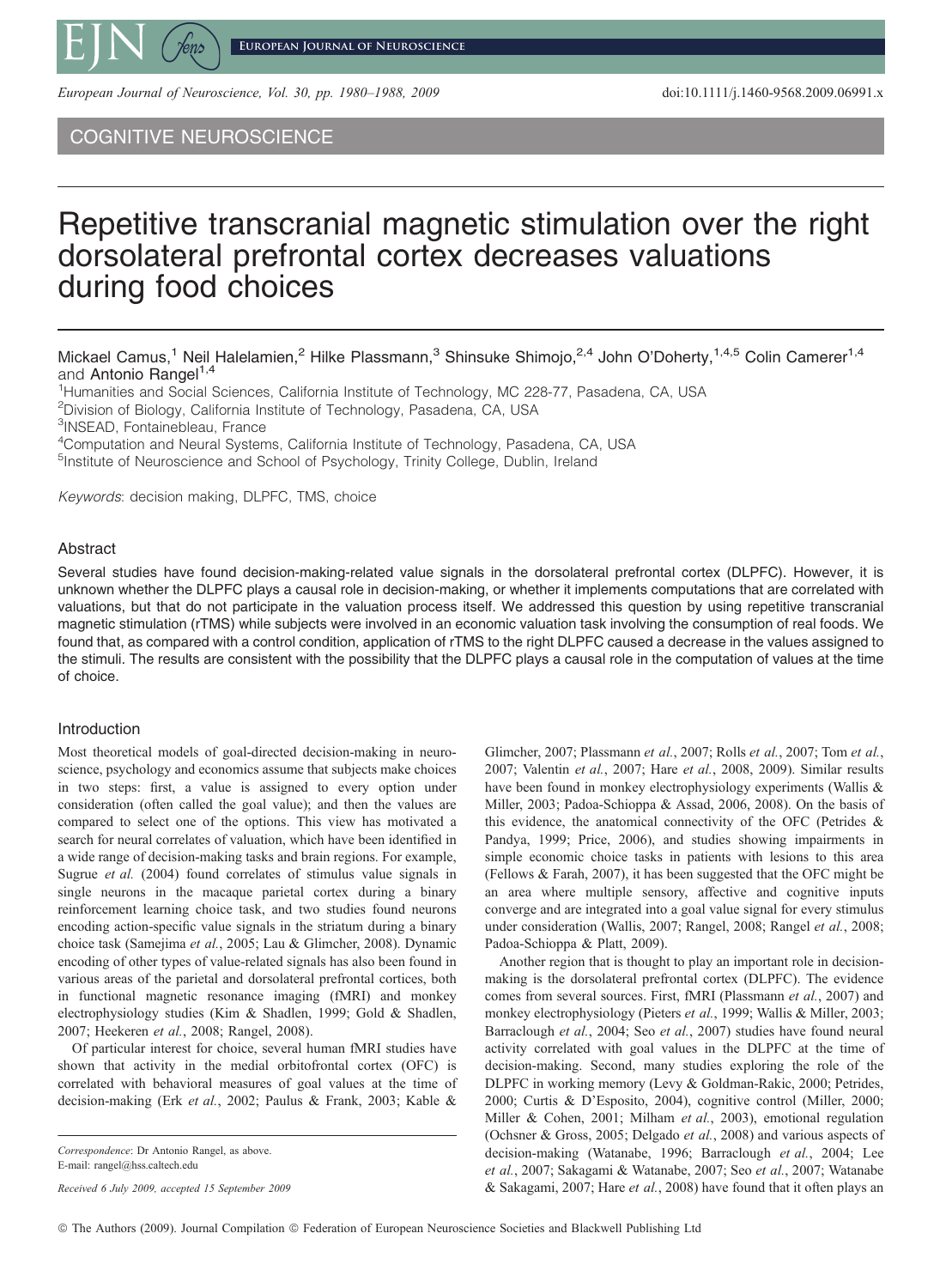'executive control' role by modulating activity in other areas. Third, a recent study on the neurobiology of self-control (Hare et al., 2009) has found evidence suggesting that the value signals in the OFC are modulated by areas of the DLPFC. In particular, the evidence from that study is consistent with the hypothesis that parts of the DLPFC send inputs to the OFC that are integrated, together with input from other areas, to compute the goal value signals.

All of this evidence notwithstanding, the role of the DLPFC in the computation of goal values during simple choice is still unknown. In this study, we addressed this question by combining a simple decisionmaking task with low-frequency repetitive transcranial magnetic stimulation (rTMS) (Pascual-Leone et al., 1999; Walsh & Cowey, 2000; Hallett, 2007; Wagner et al., 2007). On the basis of the previous evidence, and a large body of work showing that low-frequency rTMS often interferes with the computations performed by the targeted region, we hypothesized that stimulating the areas of the right DLPFC that were found in Plassmann et al. (2007) and Hare et al. (2009) would reduce the amount of inputs sent to the OFC, which in turn should decrease the amount that subjects are willing to pay for items.

We tested this hypothesis in a simple decision-making paradigm, adopted from Plassmann et al. (2007), in which subjects need to compute the goal value of one item at a time. The idea of the experiment is simple. If the DLPFC participates in the computation of goal values by supplying critical inputs to the OFC, then applying low-frequency rTMS over the DLPFC should reduce the goal values that are computed. In contrast, if the DLPFC does not participate in the computation, then applying rTMS to it should have no effect on measured goal values. The results of the experiment provide evidence in favor of the first hypothesis.

## Materials and methods

## Experiment 1

### Subjects

Fifty-six normal-weight Caltech students (30 males; mean age, 22 years; age range, 19–26 years; body mass index, 18–25) participated in the experiment. All subjects were right-handed, healthy, had normal or corrected-to-normal vision, had no history of psychiatric diagnoses, neurological or metabolic illnesses, were not taking any psychotropic medications, had no history of eating disorders, and were screened for liking and, at least occasionally, eating the types of foods that we used. Subjects gave written informed consent before participating. The review board of the California Institute of Technology (Pasadena, CA, USA) approved the study, which was in accordance with the National Institutes of Health Guidelines. No deception was used in the experiments.

#### Task

Figure 1A describes the timeline of the experiment. Subjects were told that the goal of the experiment was to study food preferences, and were instructed not to eat for 3 h before the experiment. This was done to increase the value that they placed on the foods used. The experiment had three parts: (i) an initial liking-rating task; (ii) 15 min of rTMS; and (iii) a bidding task. Upon arrival at the laboratory, subjects were told that they would have to remain in the laboratory for 30 min at the conclusion of the experiment, and that the only thing that they would have to eat is whatever food they purchased from us during the bidding task.

In the liking-rating task, subjects were shown high-resolution pictures (72 dots per inch,  $3 \times 4$  inches) of 50 different sweet and salty junk foods (e.g. chips and candy bars). They were asked to rate them on a scale from  $-7$  to  $+7$  ('how much would they like to eat that food, and only that food, at the end of the experiment?'), with 0 denoting that they were indifferent with regard to eating that food or not eating it,  $+7$  denoting that they would strongly like it, and  $-7$ denoting that they would strongly dislike it. The stimulus presentation and response recording were controlled by E-prime (Psychology Software Tools, Pittsburgh, PA, USA). The pictures stayed in the screen until the subject entered a rating by clicking with a mouse on an analog scale bar shown below the food item (Fig. 1A). Liking-rating trials were separated by a 2 s intertrial interval, in which a black screen with a central fixation cross was shown.

The foods were selected on the basis of pilot data, to satisfy several criteria. First, we wanted items to be highly familiar and to be sold in local convenience stores in order to remove uncertainty considerations from the subjects' value computations. Familiarity data collected in a previous experiment (Plassmann et al., 2007) show that the items were highly familiar to our subject pool [familiarity scores: mean, 3.97; standard deviation, 1.34; scale, 1 (not familiar) to 5 (very familiar)]. Second, we wanted items that most subjects found appetizing. The liking-rating data collected from every subject in the first phase of the experiment suggest that this was the case (70% of the items had nonnegative scores).

At the beginning of the bidding task, subjects received three \$1 bills in 'spending money' and were allowed to purchase food from us with these funds. Whatever money they did not spend was theirs to keep. Subjects were asked to place bids for the right to eat a snack during the 30 min of wait time at the end of the experiment. The same 50 foods used in the liking-rating task were used here, and were presented using the same pictures. In each trial they were allowed to bid \$0, \$1, \$2 or \$3 for each food item. At the end of the experiment, one of those trials was randomly selected, and only the outcome of that trial was implemented using the rules described below. As a result, subjects did not have to worry about spreading their \$3 budget over the different items, and could treat each trial as if it were the only decision that counted.

The foods were sold using a Becker–DeGroot–Marschak (BDM) auction (Becker et al., 1964). The rules of the auction were as follows. Let  $b$  denote the bid made by the subject for a particular item. After the bid was made, a random number  $n$  was drawn from a known distribution (in our case, \$0, \$1, \$2 and \$3 were chosen with equal probability). If  $b = n$ , the subject got the item and paid a price equal to n. In contrast, if  $b \le n$ , the subject did not get the object but also did not have to pay anything.

We used this auction institution to measure goal values after the rTMS, because it has two very useful properties. First, it is characterized by a simple set of rules. Second, the optimal strategy for a buyer is to bid exactly his or her value for the item being sold. The rationale for this is as follows. There is no incentive to bid less than the true value, because the price paid is determined by the random number  $n$ , and therefore the bids do not affect the price paid. There is also no incentive to increase the bid above the true value, because this may lead to a situation in which the subject gets the item but ends up paying a price larger than his true value (for example, consider the case true value \$1,  $b = $3$ , and  $n = $2$ ). The fact that bidding the true value is the optimal strategy was explained and emphasized extensively during the instruction and training period. In particular, the instructions emphasized that the subjects' best strategy is to look at the item, ask how much it is worth to them, and simply bid that amount.

A between-subjects design was used. Each subject performed the bidding task in one, and only one, of three conditions: (i) after stimulation of the DLPFC ( $N = 32$ ); (ii) after stimulation of the vertex ( $N = 14$ ); or (iii) after sham stimulation ( $N = 10$ ). In fact, the DLPFC condition was run twice under slightly different conditions, described below.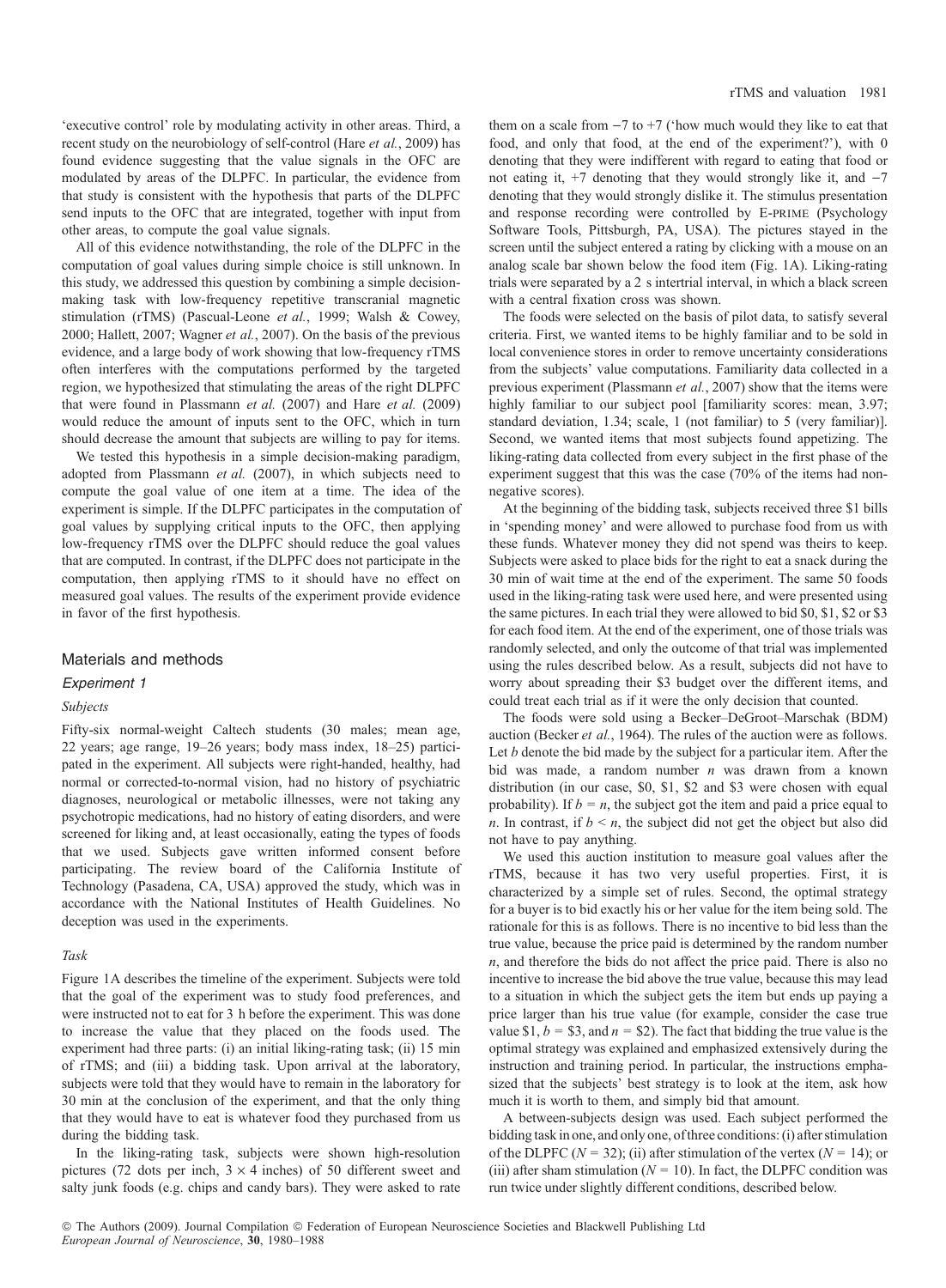

Fig. 1. Experimental design and hypotheses. (A) Timeline of Experiment 1. Subjects fasted for 3 h before the experiment. The task consisted of two parts: a likingrating task, and a Becker–DeGroot–Marschak (BDM) auction task. Each task lasted approximately 7.5–10 min. Between the two tasks, subjects received 15 min of repetitive transcranial magnetic stimulation (rTMS) in one of four conditions: C1, right dorsolateral prefrontal cortex (rDLPFC), which was the treatment condition; C2, another DLPFC condition, which was a replication of the main treatment; C3, vertex, which was an active control condition; and C4, sham stimulation over the same area of the DLPFC, which was a second control condition. Subjects entered liking ratings in a  $-7$  to  $+7$  rating scale. They were allowed to bid between \$0 and \$3 dollars for each item. (B) Location of the target areas for rTMS in the DLPFC condition  $(x = 44, y = 44, z = 18)$ . (C) Hypothesized results. The liking rating, depicted on the x-axis, is a measure of goal value taken prior to rTMS, and thus provides a measure of the value assigned to each food item in the absence of any stimulation effects. The bid, depicted on the y-axis, is a different measure of value taken immediately after the rTMS stimulation. The relationship between both measures is the bidding curve. Note that the pre-rTMS and post-rTMS data exhibit a spline relationship: bids are zero for items with liking ratings below a threshold liking rating, which we refer to as the kink, but linearly increase for values above that. The thick line denotes the hypothesized bidding curve for the control vertex and sham-rTMS conditions. Thus, the figure reflects the hypothesis that rTMS over the vertex has no effect on the computation of values. The thin line denotes the hypothesized effect of applying rTMS over the DLPFC. Note that, under this hypothesis, the post-rTMS bidding curve still increases in the underlying value of the items (as measured by the liking ratings), but that the rate of increase is lower. We refer to this effect as a downmodulation of the goal value signal.

In the first DLPFC ( $N = 22$ ) and vertex conditions, subjects were only allowed to bid discrete amounts for the items (\$0, \$1, \$2, or \$3) by pressing a button. As a consequence, the bids were only approximations of the goal values computed by subjects. For example, when the true value was \$2.3, our measure was \$2. Similarly, subjects with a value larger than \$3 entered a bid of \$3. However, this approximation led to bids that were a monotonic function of the goal values and highly correlated with them. In order to improve this aspect of the design, in the last two conditions subjects were allowed to bid any amount between \$0 and \$3 by clicking in an analog scale with a mouse (Fig. 1A).

Note that the liking ratings were a measure of the goal value that the subjects assigned to the different items at the time of decision-making in the absence of the disruptions caused by rTMS. In contrast, the bids were a measure of the goal value assigned to the items after the application of rTMS. A different method was used to measure value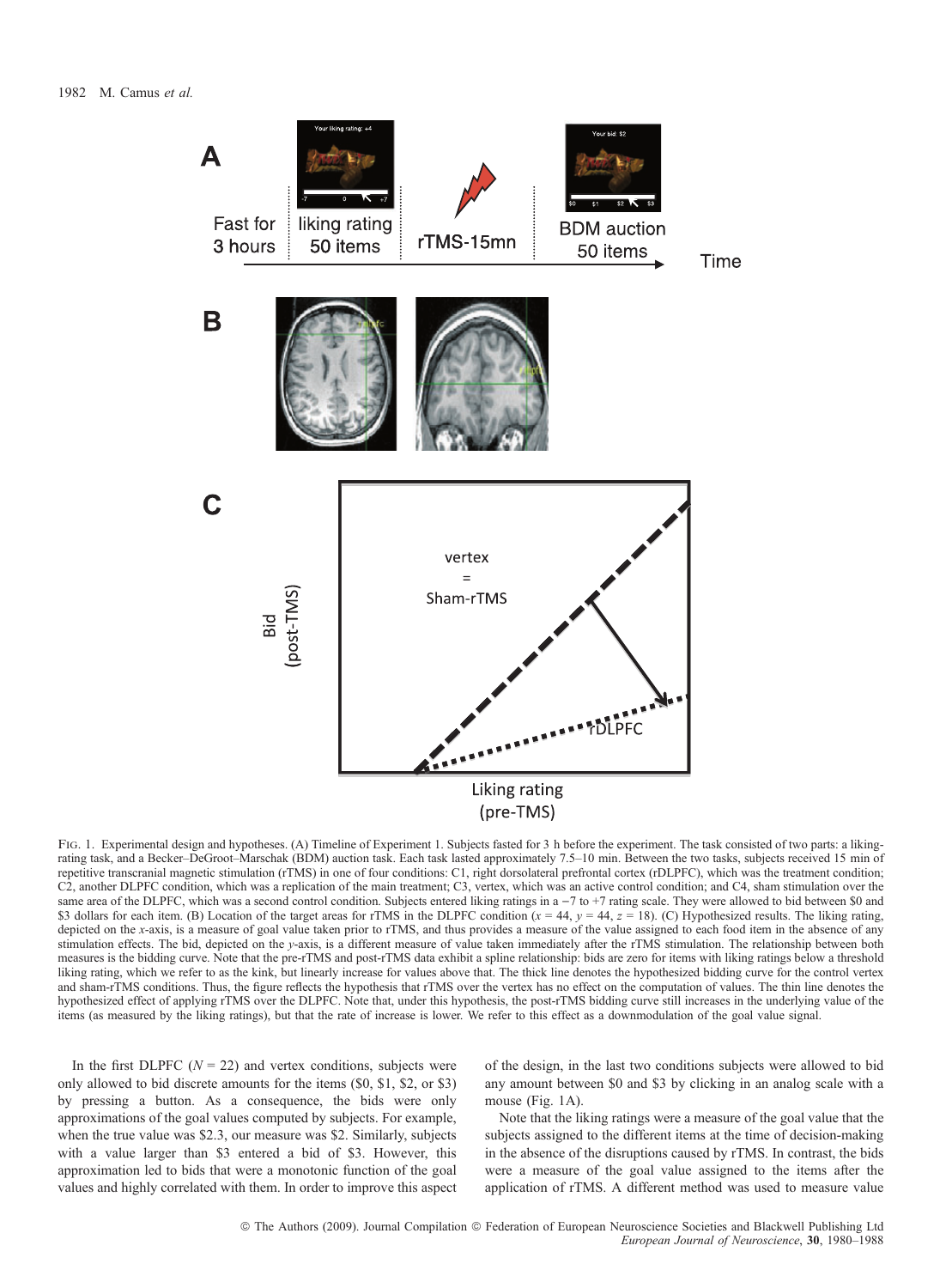pre-rTMS and post-rTMS, to minimize consistency and memory biases. The relationship between bids and liking ratings is referred to as the bidding curve. Fig. 1C depicts a hypothetical bidding curve. Note several things about the relationship. First, when the items are sufficiently negative (as measured by the liking rating), subjects bid zero for them. The true value of such items is negative, but subjects bid zero for them because they cannot bid a negative amount. Second, the bids are positive for items with a sufficiently large liking rating and increase with the liking rating. The resulting bi-linear pattern is known as a spline.

## rTMS

rTMS was applied immediately after the liking-rating task, using a Magstim-200 stimulator (maximum magnetic field strength of 2.0 T; Magstim, Dyfed, UK) and a figure-of-eight coil (70-mm-diameter double circle, air cooled; Magstim). There were three different stimulation conditions.

The DLPFC group received stimulation over the right DLPFC (Fig. 1B;  $x = 44$ ,  $y = 44$ ,  $z = 18$ ). This target area was selected on the basis of the work of Plassmann et al. (2007), who found that blood oxygen level-dependent activity in this region correlated with the goal values during decision-making in the BDM task. The peak coordinates from their group activation maps were used as the target area for rTMS. These coordinates were projected onto the subjects' anatomy using an inverse warping from the Montreal Neurological Institute standard space. The location was determined in each individual, using a frameless neuronavigation system (Brainsight; Rogue Research Inc., Montreal, Canada) that allowed us to co-register the individual anatomical magnetic resonance images with the target stimulation coordinates. The coil was positioned tangentially to the scalp, pointing in an anteromedial direction,  $45^{\circ}$  from the midsagittal plane axis of the subject's head. Stimulation intensity was set at 50% of the stimulator maximum. Subjects received a single, 15 min, 1 Hz rTMS train (900 pulses) over the target area. Note that these parameters are well within currently recommended guidelines, and are thought to result in suppression of the excitability of the targeted cortical region for several minutes after completion of the rTMS train (Phillips et al., 1999; Walsh & Rushworth, 1999; Walsh & Pascual-Leone, 2003).

Two control groups were used. The first one received stimulation over the vertex, using the same parameters described above (15 min, 1 Hz rTMS train at 50% of the stimulator maximum). The coil was placed in contact with the scalp parallel to the midline, and its center was aligned anteroposteriorly against the vertex, according to the 10 ⁄ 20 system for electroencephalography electrode placement. The second control group received sham rTMS over the right DLPFC, using a figure-of-eight placebo-stimulator (Double 70 mm Placebo Coil System, air cooled; Magstim). The center of the coil was placed over F4 of the international  $10/20$  system for stimulation of the DLPFC (Jahanshahi et al., 1998). No subjects had to be removed from the study because of head movement or other technical complications.

## Data analysis

The data were analysed in several steps. First, for every subject, a bilinear spline of bid on liking rating was estimated. The model assumed that bids were zero for items with liking ratings below an unknown threshold value, which we call the kink, and linear and non-negatively sloped for higher liking ratings. The justification for using this model is described in the text. The slope in the positive liking-rating range is referred to simply as the 'slope'. Second, two-sample t-tests of the individual slope coefficients between all of the relevant groups (Fig. 2B) and of the location of the kinks (Fig. 2C) were performed. Third, for each individual, sum-of-square residuals were computed for the spline regression and compared across conditions using twosample *t*-tests (Fig. 2D).

## Experiment 2

## Subjects

Fifteen different normal-weight subjects (eight males, mean age, 21 years; age range, 19–25 years) participated in Experiment 2. The same screening criteria as in Experiment 1 were applied to the subjects.

#### Task

The task was very similar to that in Experiment 1, and thus only the differences are described. Instead of valuing the foods, subjects were asked to estimate their caloric content. In the first part of the experiment, before rTMS, they were asked to 'guess the caloric content of the foods' on a numerical scale from 1 (light) to 6 (heavy). In the second part of the experiment, immediately after the application of rTMS, subjects were asked to 'guess again the caloric content of the foods, this time, using a numerical scale that goes from 100 to 600+ calories (in 100 calorie bins)'. The performances of two groups were compared: (i) subjects receiving rTMS over the right DLPFC ( $N = 7$ ); and (ii) subjects receiving rTMS over the vertex  $(N = 8)$ . To make the two ratings more comparable in the analyses below, they were both normalized to 0–1 within subjects. No subjects had to be removed from the study because of head movement or other technical complications.

The stimulation protocol was identical to that for Experiment 1. The data analysis was also very similar, except that a standard linear regression with the intercept restricted to zero was used, instead of a bi-linear spline, to characterize the relationship between the pre-rTMS and post-rTMS caloric ratings. The justification for doing this is described in the text.

## **Results**

## Experiment 1

The logic of the experiment is simple. In the absence of rTMS effects (e.g. in the sham stimulation condition), there should be a monotonic and ideally nearly linear relationship between the two measures of goal value for items with sufficiently liked items. In contrast, if rTMS over the DLPFC were to completely abolish the brain's ability to produce a goal value signal, the bidding curve would correspond to a flat line passing through the origin. Our hypothesis, depicted in Fig. 1C, was that rTMS over the DLPFC would downmodulate the brain's ability to separate items with different underlying goal values, which amounts to a rotation of the bidding curve through the kink. Note that such a downmodulation would lead to a reduction on the slope of the bidding curve in the positive liking-rating area, but should have no effect on the location of the kink. In the rest of the article, we refer to the slope of the positive region simply as the slope.

The bidding curve for a typical subject in the sham condition is depicted in Fig. 2A. Note several things about the bidding curve. First, the bidding curve exhibits a spline relationship, and the bids are highly linearly correlated with the liking ratings in the positive region  $(R<sup>2</sup> = 0.91$  for a linear regression in this region). Second, there is some noise in our pre-rTMS and post-rTMS measures of goal value, but as the high  $R^2$  demonstrates, it is relatively small. Third, the liking ratings do not capture precisely the absolute values of the items, as most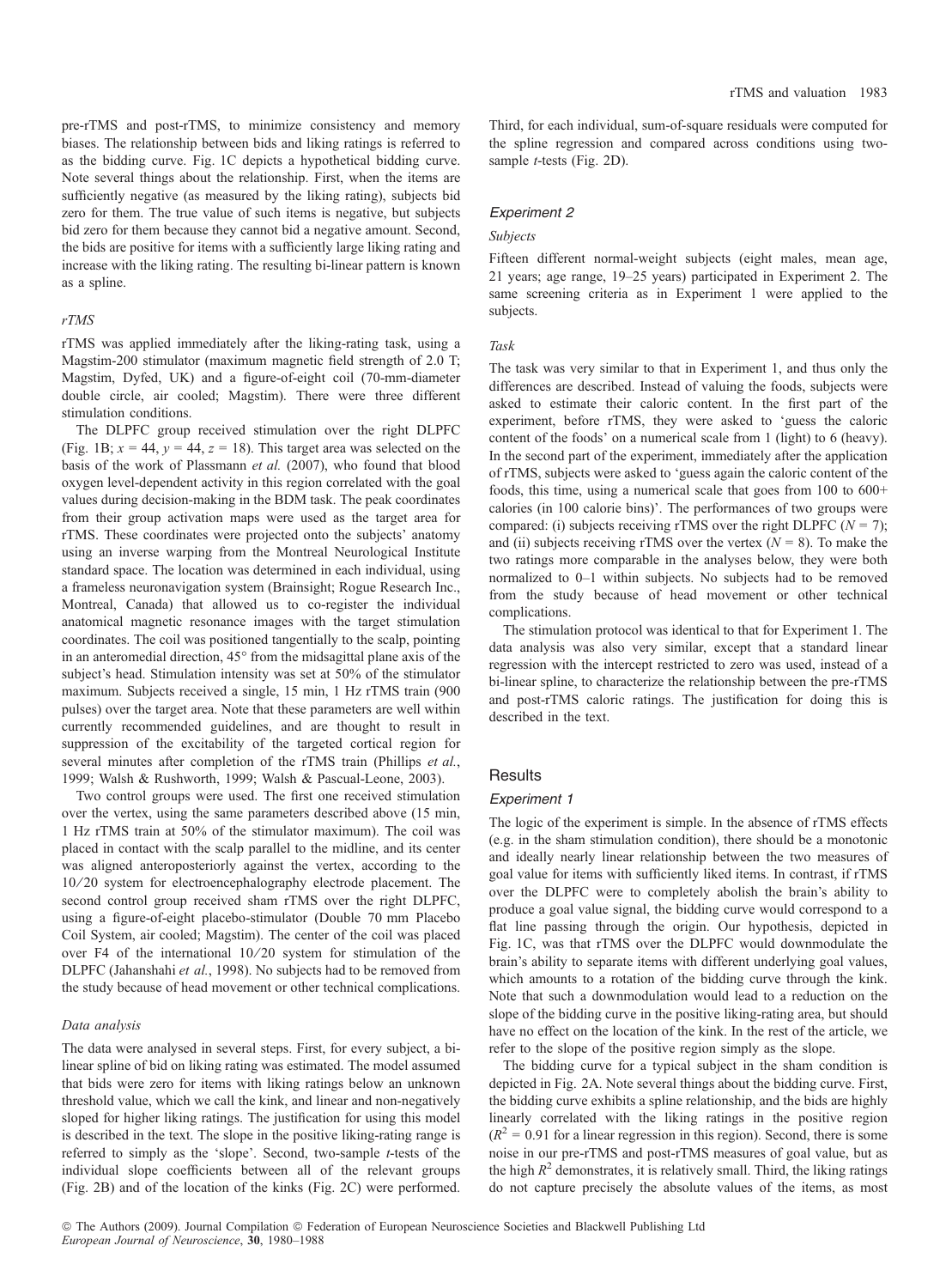

Fig. 2. Effects of repetitive transcranial magnetic stimulation (rTMS) on goal value computations. (A) Sample data for an individual in the sham condition of Experiment 1. The  $R^2$  statistic refers to the increasing part of the spline. (B) Slope of the bidding curve in four different groups: first dorsolateral prefrontal cortex (DLPFC) group, second DLPFC group, vertex, and sham. A bi-linear regression of bid on liking rating was estimated for every subject. The slopes of the spline were then averaged across subjects in each of the groups. (C) Location of the kinks in each of the conditions. (D) Sum-of-squared residuals (SSRs) for the spline regression in the four different conditions. P-values denote the results of two-sample t-tests.

subjects, such as the one depicted in Fig. 2A, are willing to bid a positive amount for items that they rate as mildly negative. We suspect that this is due to the fact that they were asked to fast for several hours prior to the experiment, and thus were extremely hungry at the time of bidding.

A comparison of the four groups provides evidence consistent with our hypotheses. We fitted a linear spline model for every subject, and then compared differences in the slope and kink locations across the conditions. Fig. 2B shows that the slope was nearly identical in both DLPFC conditions, but there were significant differences between the slopes for the DLPFC conditions and the vertex and sham conditions. There was no significant difference between the slopes for the vertex and sham conditions. Fig. 2C shows that the average location of the kink was statistically indistinguishable among the four experiments (the lowest P-value among all possible pairwise comparisons was 0.07) and very close to the lower bound in the liking ratings. The results suggest that applying rTMS to the DLPFC downmodulates the bidding curve. The difference in the slope between the treatment and sham conditions was 5 cents, which means that there was an average difference of 65 cents between the bids in the DLPFC and control conditions.

Figure 2D depicts the log of the sum-of-square residuals for the fitted spline model. This variable is interesting because it provides a measure of the amount of noise in the bidding process after rTMS. There were no significant differences between the first DLPFC experiment and the vertex condition, or between the second DLPFC experiment and the sham condition, but there was a significant difference between these two groups ( $P < 0.01$ ). As described in Materials and methods, however, there was a small change in the experimental design between the first and second set of experiments: in the former case, subjects were only allowed to bid in discrete increments (\$0, \$1, \$2, and \$3), whereas in the latter case, they were allowed to bid in continuous amounts within the same range. This explains the difference in fits across the two conditions. Thus, we can conclude that there were no differences in noise between the treatment and equivalent control conditions.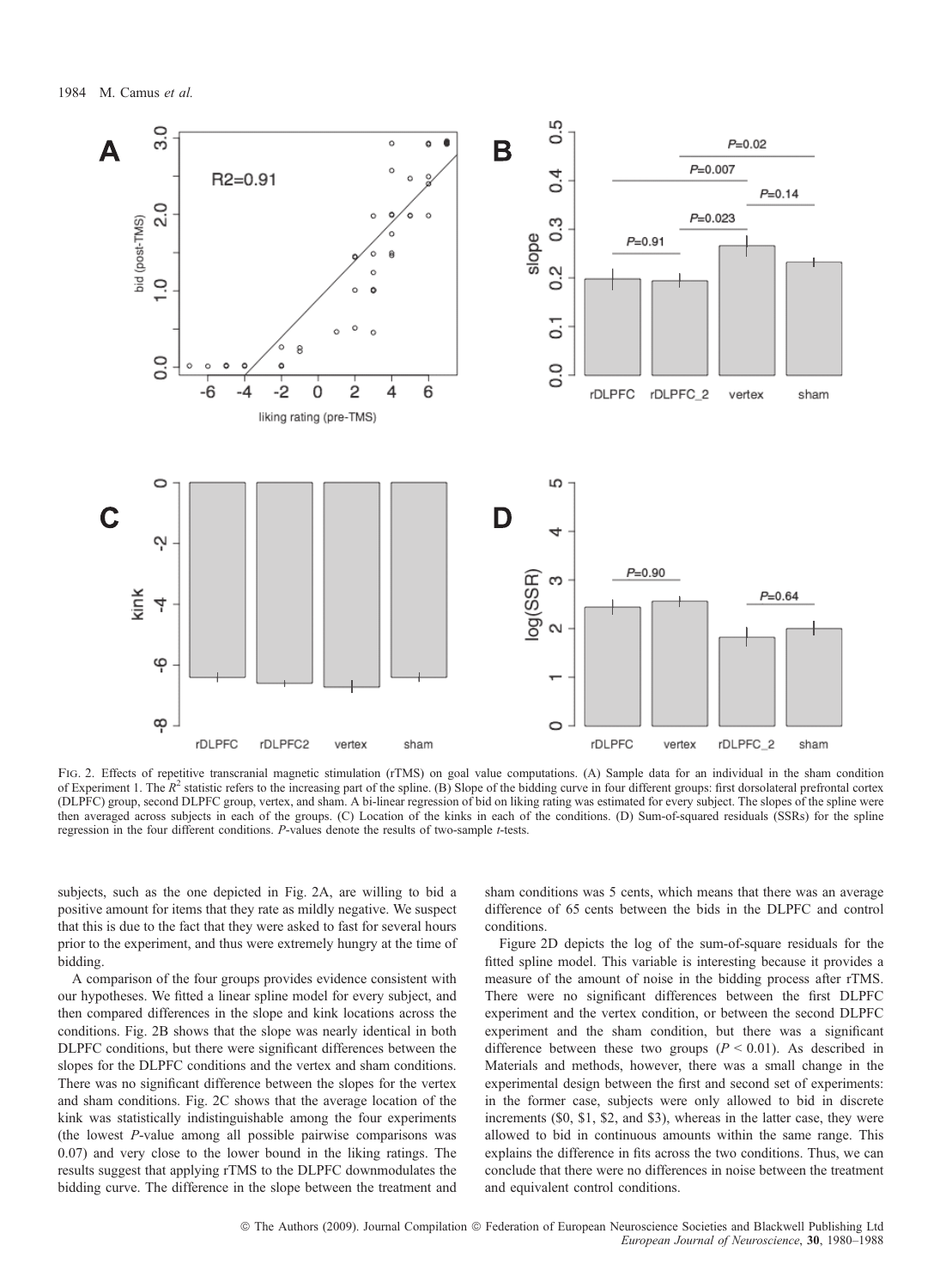## Experiment 2

A potential concern with the previous experiment is that rTMS over the DLPFC might interfere with the general ability to make numerical estimates based on sensory data, and not just with the ability to compute values. The control experiment tested for this concern.

Figure 3A depicts the pre-tTMS ratings and post-rTMS ratings of a typical subject in the vertex condition. Note several things about the relationship. First, the two ratings are highly and nearly linearly correlated. Second, the relationship between the two variables is now a line instead of a spline. Third, the intersection for the linear regression of the post-rTMS rating on the pre-rTMS rating is close to the origin, as one would expect. For these reasons, a linear regression is used for the results described below (with an imposed restriction, based on the individual data, that the intercept be at zero), instead of a spline regression.

Figure 3B and C summarizes the results of the control experiment, which were analysed in a similar manner to those of the first experiment. There were no significant differences between the rTMS and control conditions in either the slope (Fig. 3B) or the amount of noise (Fig. 3C). This suggests that the impact of applying rTMS over the right DLFC is not due to an impairment of the ability to make numerical calculations based on sensory data.

## **Discussion**

The results of the first experiment show that applying inhibitory lowfrequency rTMS over the DLPFC causes a downmodulation of the computation of goal values at the time of decision-making. The results of the second experiment suggest that the effect might be specific to the computation of goal values, and not a general decrease in the ability to make numerical estimates based on the sensory properties of stimuli.

The DLPFC is known to perform a variety of cognitive functions, including the top-down modulation of posterior brain regions (Miller, 2000; Miller & Cohen, 2001; Milham et al., 2003), maintenance of information in working memory (Levy & Goldman-Rakic, 2000; Petrides, 2000; Curtis & D'Esposito, 2004), and manipulation of information in working memory (Petrides, 2000). Several studies have also shown that the activities of some parts of the DLPFC are



FIG. 3. Effect of repetitive transcranial magnetic stimulation (rTMS) on caloric estimates. (A) Sample data for an individual in the vertex condition of Experiment 2. Note that the pre-rTMS and post-rTMS caloric rating data exhibit a standard linear relationship and that the intercept is approximately zero. The  $R^2$  statistic refers to the linear regression of the post-rTMS measure on the pre-rTMS measure. (B) Slope of the caloric rating curve (relating the post-rTMS caloric measure to the pre-TMS caloric measure) in the dorsolateral prefrontal cortex (DLPFC) and vertex conditions. A linear regression of the post-rTMS caloric rating on the pre-rTMS caloric rating was estimated for every subject. The slope coefficients were averaged across subjects in each of the two groups. In order to maximize the comparability of the two caloric measures, both ratings were re-scaled to 0–1. The regression imposes the restriction that the intercepts be equal to zero. (C) Sum-of-square residuals (SSRs) in the DLPFC and vertex conditions computed using the same regression analysis. P-values denote the results of two-sample t-tests.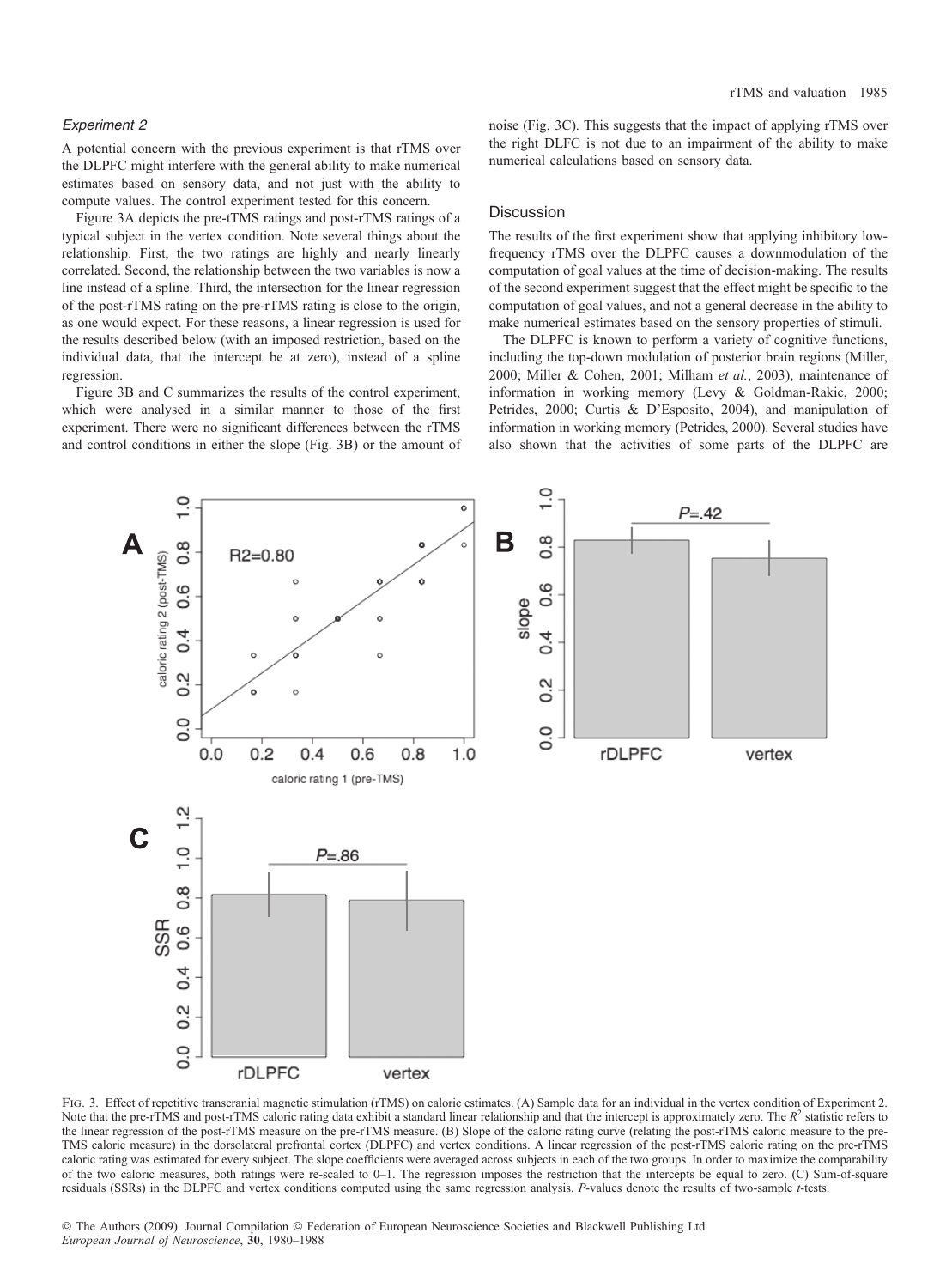#### 1986 M. Camus et al.

correlated with various measures of value during perceptual and economic decision-making tasks (Kim & Shadlen, 1999; Pieters et al., 1999; Wallis & Miller, 2003; Barraclough et al., 2004; Plassmann et al., 2007; Seo et al., 2007; Delgado et al., 2008). However, the exact role that these signals play in the computation of values during decision-making is not known. The results given in this article suggest that the DLPFC is causally involved in the computation of values.

There are two natural explanations for this effect. The first one is based on the widely proposed hypothesis that the OFC might be an area where multiple sensory, affective and cognitive inputs converge and are integrated into a goal value signal for every stimulus under consideration, and that the value signals computed here might be the ultimate drivers of goal-directed choices (Wallis, 2007; Rangel, 2008; Rangel et al., 2008; Padoa-Schioppa & Platt, 2009). If this hypothesis is confirmed, one of the roles of the DLPFC in goal-directed choice might be to send critical inputs to the OFC that are then integrated with other sensory and memory inputs into a value signal. According to this theory, low-frequency rTMS of the DLPFC downmodulates the goal values computed in the OFC by reducing the number of such inputs. This model is consistent with our results, because fewer inputs from the DLPFC would translate into a smaller value signal in the OFC, which in our experiment would show up as a downmodulation of the bidding curve, as illustrated in Fig. 1C. A few additional pieces of evidence provide support for this interpretation. First, the hypothesized role of the DLPFC is consistent with its well-known general involvement in top-down modulation of other brain areas (Miller, 2000; Miller & Cohen, 2001; Milham et al., 2003). Second, recent studies of emotional regulation (Delgado et al., 2008) and self-control (Hare *et al.*, 2009) have shown that this area of the DLPFC exhibits functional connectivity with the OFC during affective and decisionmaking valuation tasks.

A second, and more direct, explanation of the findings is that the targeted area of the DLPFC is perhaps one of the regions where input from other areas is integrated into a goal value signal. In this case, low-frequency rTMS would make the DLPFC less sensitive to such inputs, and this should also lead to a smaller goal value signal. Although it is impossible to distinguish between the two hypotheses using only the results from this study, findings from a related study provide evidence against this second explanation. In a recent study on the neurobiology of self-control, Hare et al. (2009) found that a very similar area on the DLPFC, although contralateral to the region stimulated here, exhibited two key properties. First, its activity did not significantly correlate with goal values, which rules out this second explanation. Second, it exhibited positive functional connectivity with the areas of the medial OFC encoding values, which is consistent with the previous explanation.

Our results are related to several other recent studies that have used either rTMS or transcranial direct current stimulation (tDCS) to inhibit activity in the DLPFC in a decision-making context. First, consistent with our findings, Fregni *et al.* (2008b) have shown that reported food cravings and food consumption can be modulated by applying tDCS to the DLPFC. In closely related findings, several studies have shown that stimulation of the DLPFC with either rTMS (Eichhammer et al., 2003; Camprodon et al., 2007) or tDCS (Boggio et al., 2008; Fregni et al., 2008a) reduces reported cravings for the consumption of various substances. This article contributes to this literature by showing that the DLPFC can affect decision-making specifically through its role in the computation of goal values.

Second, Knoch et al. (2006a,b) have shown that inhibitory stimulation of the right, but not the left, DLPFC leads to a decrease in risk-taking and in subjects' willingness to reject unfair offers in the ultimatum game. A natural interpretation of these findings, consistent with the first interpretation of our results, is that the right DLPFC exhibits a modulatory role of the goal value signal in the OFC during these two tasks by reducing the value assigned to high-risk gambles and decreasing the influence of emotions such as anger on the valuation process. Also related to this hypothesis is the involvement of the DLPFC in emotional regulation (Ochsner & Gross, 2005; Delgado et al., 2008). The findings reported in this article show that the modulatory effects of the DLPFC might be important even in tasks that do not require explicit self-control or emotional control, as was the case in Experiment 1, as subjects were screened to ensure that they were non-dieters.

Several potential concerns with the rTMS protocol used need to be addressed. First, we applied rTMS at low frequencies (1 Hz or less), and, in our interpretation of the results, have assumed that this would interfere with the computations carried out by the targeted DLPFC area. This is justified on the basis of the findings of a large number of previous studies that have found such interference effects in a wide range of behavioral paradigms (Chen et al., 1997; Fox et al., 1997; Tergau et al., 1997; Wassermann et al., 1997, 1998; Boroojerdi et al., 2000; Pascual-Leone et al., 1998; Maeda et al., 2000; Muellbacher et al., 2000; Hilgetag et al., 2001; Knoch et al., 2005) and inhibitory effects in experiments combining positron emission tomography and rTMS (Fox et al., 1997; Wassermann et al., 1997). More specifically, several previous studies have found inhibitory effects of applying lowfrequency rTMS to the DLPFC in a variety of tasks: working memory (Pascual-Leone & Hallett, 1994; Robertson et al., 2001; Mottaghy et al., 2002), random number generation (Knoch et al., 2005), attention (Wagner et al., 2006; Johnson et al., 2007), and sequence learning (Robertson et al., 2001).

A second concern is the actual duration of the modulatory effects of rTMS, which is applied 'off-line' before the actual bidding task. In this experiment, we stimulated for 15 min, and all of the subjects completed the bidding task in 10 min or less, which is within the accepted norms in the rTMS literature (Robertson et al., 2003). For example, studies of this issue in the motor system found that the decrease in corticospinal excitability lasted for up to half the stimulation time in one study (Chen et al., 1997) and for twice that time in another (Muellbacher et al., 2000), studies in the visual cortex found that cortical excitability was decreased for 10 min after 15 min of rTMS (Boroojerdi et al., 2000), one study on the effects of the DLPFC on working memory found that the inhibitory effect lasted for 5 min after 10 min of stimulation (Mottaghy et al., 2002), and a positron emission tomography study of the effects of low-frequency rTMS over the DLPFC found that its neurophysiological effects lasted for over 60% of the stimulation time (Eisenegger et al., 2008). This suggests that the inhibitory effects of rTMS were probably present in our experiment during the entire bidding task.

Third, an important limitation of rTMS is a lack of detailed knowledge about the spatial resolution of the technique, which makes it hard to stimulate a highly specific anatomical region. Some studies of single-pulse transcranial magnetic stimulation have argued that the spatial resolution at the scalp surface might be in the range 0.5–1 cm (Jahanshahi & Rothwell, 2000; Walsh & Cowey, 2000). However, it might be the case that prolonged stimulation during rTMS leads to less localised effects (Pascual-Leone & Hallett, 1994). In addition, several studies have shown that rTMS can induce effects at remote locations connected to the region being stimulated (Fox et al., 1997; Ilmoniemi et al., 1997; Paus et al., 1997, 1998). An additional concern is that rTMS might also affect the excitability in fibers passing through the area. However, it is worth emphasizing that in the study of Plassmann et al. (2007), the only two areas where blood oxygen level-dependent activity correlated with goal values were the target location of DLPFC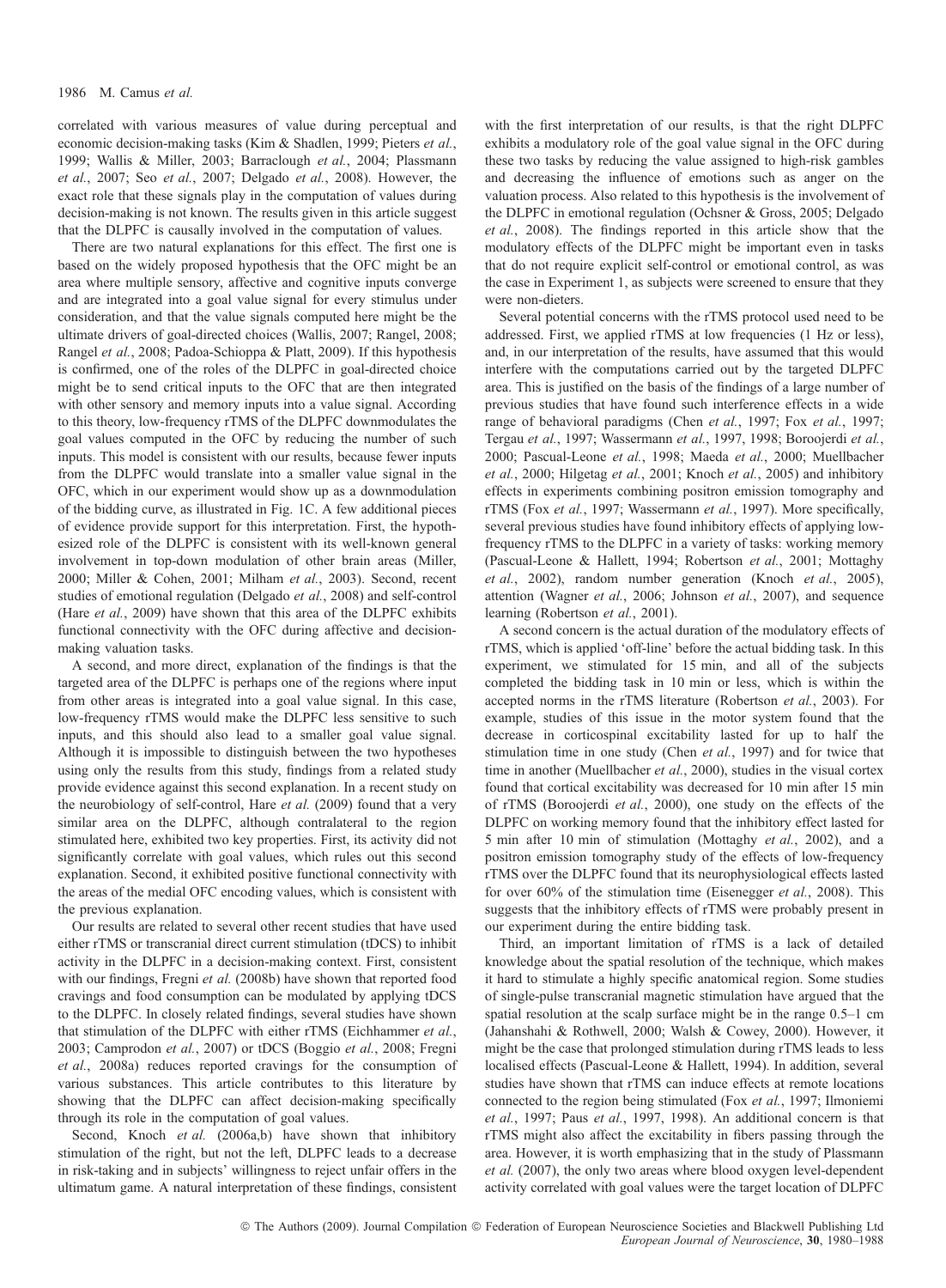stimulation and the medial OFC. Given the distance between the two structures, it is highly unlikely that the OFC was directly affected by the rTMS, although, given the high level of interconnectedness between these two areas (Barbas & Pandya, 1989), it is likely that the stimulation had an indirect effect on the OFC through changes in the levels of DLPFC activity.

To summarize, we have found that applying rTMS to the right DLPFC caused a decrease in the values assigned to food stimuli. These results are consistent with the possibility that the DLPFC plays a causal role in the computation of values at the time of choice, perhaps by sending inputs into the OFC that are integrated with other signals to compute values for stimuli at the time of decision-making.

## Acknowledgements

This study was supported by grants from the Gordon and Betty Moore Foundation to A. Rangel, the CFC, and the Caltech Brain Imaging Center.

## Abbreviations

BDM, Becker–DeGroot–Marschak; DLPFC, dorsolateral prefrontal cortex; fMRI, functional magnetic resonance imaging; OFC, orbitofrontal cortex; rTMS, repetitive transcranial magnetic stimulation; tDCS, transcranial direct current stimulation.

#### **References**

- Barbas, H. & Pandya, D.N. (1989) Architecture and intrinsic connectivity of the prefrontal cortex in the rhesus monkey. J. Comp. Neurol., 300, 549– 571.
- Barraclough, D.J., Conroy, M.L. & Lee, D. (2004) Prefrontal cortex and decision making in a mixed-strategy game. Nat. Neurosci., 7, 404–410.
- Becker, G., De Groot, M.H. & Marschak, J. (1964) Measuring utility by a single-response sequential method. Behavioral Science, 9, 226–232.
- Boggio, P.S., Sultani, N., Fecteau, S., Merabet, L., Mecca, T., Pascual-Leone, A., Basaglia, A. & Fregni, F. (2008) Prefrontal cortex modulation using transcranial DC stimulation reduces alcohol craving: a double-blind, shamcontrolled study. Drug Alcohol Depend., 92, 55–60.
- Boroojerdi, B., Prager, A., Krystal, J., Gore, J., Goldman-Rakic, P. & McCarthy, G. (2000) Reduction of human visual cortex excitability using 1-Hz transcranial magnetic stimulation. Neurology, 54, 1529–1531.
- Camprodon, J.A., Martinez-Raga, J., Alonso-Alonso, M., Shih, M.C. & Pascual-Leone, A. (2007) One session of high frequency repetitive transcranial magnetic stimulation (rTMS) to the right prefrontal cortex transiently reduces cocaine craving. Drug Alcohol Depend., 86, 91–94.
- Chen, R., Classen, J., Gerloff, C., Celnik, P., Wassermann, E.M., Hallett, M. & Cohen, L.G. (1997) Depression of motor cortex excitability by lowfrequency transcranial magnetic stimulation. Neurology, 48, 1398–1403.
- Curtis, C. & D'Esposito, M. (2004) The effects of prefrontal lesions on working memory performance and theory. Cogn. Affect. Behav. Neurosci., 4, 529–539.
- Delgado, M.R., Gillis, M.M. & Phelps, E.A. (2008) Regulating the expectation of reward via cognitive strategies. Nat. Neurosci., 11, 880–881.
- Eichhammer, P., Johann, M., Kharraz, A., Binder, H., Pittrow, D., Wodarz, N. & Hajak, G. (2003) High-frequency repetitive transcranial magnetic stimulation decreases cigarette smoking. J. Clin. Psychiatry, 64, 951–953.
- Eisenegger, C., Treyer, V., Fehr, E. & Knoch, D. (2008) Time-course of 'offline' prefrontal rTMS effects – a PET study. Neuroimage, 42, 379–384.
- Erk, S., Spitzer, M., Wunderlich, A.P., Galley, L. & Walter, H. (2002) Cultural objects modulate reward circuitry. Neuroreport, 13, 2499–2503.
- Fellows, L.K. & Farah, M.J. (2007) The role of ventromedial prefrontal cortex in decision making: judgment under uncertainty or judgment per se? Cereb. Cortex, 17, 2669–2674.
- Fox, P., Ingham, R., George, M.S., Mayberg, H., Ingham, J., Roby, J., Martin, C. & Jerabek, P. (1997) Imaging human intra-cerebral connectivity by PET during TMS. Neuroreport, 8, 2787–2791.
- Fregni, F., Liguori, P., Fecteau, S., Nitsche, M.A., Pascual-Leone, A. & Boggio, P.S. (2008a) Cortical stimulation of the prefrontal cortex with transcranial direct current stimulation reduces cue-provoked smoking craving: a randomized, sham-controlled study. J. Clin. Psychiatry, 69, 32–40.
- Fregni, F., Orsati, F., Pedrosa, W., Fecteau, S., Tome, F.A., Nitsche, M.A., Mecca, T., Macedo, E.C., Pascual-Leone, A. & Boggio, P.S. (2008b) Transcranial direct current stimulation of the prefrontal cortex modulates the desire for specific foods. Appetite, 51, 34–41.
- Gold, J.I. & Shadlen, M.N. (2007) The neural basis of decision making. Annu. Rev. Neurosci., 30, 535–574.
- Hallett, M. (2007) Transcranial magnetic stimulation: a primer. Neuron, 55, 187–199.
- Hare, T.A., O'Doherty, J., Camerer, C.F., Schultz, W. & Rangel, A. (2008) Dissociating the role of the orbitofrontal cortex and the striatum in the computation of goal values and prediction errors. J. Neurosci., 28, 5623– 5630.
- Hare, T., Camerer, C. & Rangel, A. (2009) Self-control in decision-making involves modulation of the vMPFC valuation system. Science, 324, 646– 648.
- Heekeren, H.R., Marrett, S. & Ungerleider, L.G. (2008) The neural systems that mediate human perceptual decision making. Nat. Rev. Neurosci., 9, 967–979.
- Hilgetag, C.C., Theoret, H. & Pascual-Leone, A. (2001) Enhanced visual spatial attention ipsilateral to rTMS-induced 'virtual lesions' of human parietal cortex. Nat. Neurosci., 4, 953-957.
- Ilmoniemi, R., Virtanen, J., J, R., Karhu, J., Aronen, H., Naatanen, R. & Katila, T. (1997) Neuronal responses to magnetic stimulation reveal cortical reactivity and connectivity. NeuroReport, 8, 3537–3542.
- Jahanshahi, M. & Rothwell, J. (2000) Transcranial magnetic stimulation studies of cognition: an emerging field. Exp. Brain Res., 131, 1–9.
- Jahanshahi, M., Profice, P., Brown, R., Ridding, M., Dirnberger, G. & Rothwell, J. (1998) The effects of transcranial magnetic stimulation over the dorsolateral prefrontal cortex on suppression of habitual counting during random number generation. Brain, 121, 1533–1544.
- Johnson, J.A., Strafella, A.P. & Zatorre, R.J. (2007) The role of the dorsolateral prefrontal cortex in bimodal divided attention: two transcranial magnetic stimulation studies. J. Cogn. Neurosci., 19, 907–920.
- Kable, J.W. & Glimcher, P.W. (2007) The neural correlates of subjective value during intertemporal choice. Nat. Neurosci., 10, 1625-1633.
- Kim, J.N. & Shadlen, M.N. (1999) Neural correlates of a decision in the dorsolateral prefrontal cortex of the macaque. Nat. Neurosci., 2, 176–185.
- Knoch, D., Brugger, P. & Regard, M. (2005) Suppressing versus releasing a habit: frequency-dependent effects of prefrontal transcranial magnetic stimulation. Cereb. Cortex, 15, 885–887.
- Knoch, D., Gianotti, L.R., Pascual-Leone, A., Treyer, V., Regard, M., Hohmann, M. & Brugger, P. (2006a) Disruption of right prefrontal cortex by low-frequency repetitive transcranial magnetic stimulation induces risktaking behavior. J. Neurosci., 26, 6469-6472.
- Knoch, D., Pascual-Leone, A., Meyer, K., Treyer, V. & Fehr, E. (2006b) Diminishing reciprocal fairness by disrupting the right prefrontal cortex. Science, 314, 829–832.
- Lau, B. & Glimcher, P.W. (2008) Value representations in the primate striatum during matching behavior. Neuron, 58, 451–463.
- Lee, D., Rushworth, M.F., Walton, M.E., Watanabe, M. & Sakagami, M. (2007) Functional specialization of the primate frontal cortex during decision making. J. Neurosci., 27, 8170–8173.
- Levy, R. & Goldman-Rakic, P.S. (2000) Segregation of working memory functions within the dorsolateral prefrontal cortex. Exp. Brain Res., 133, 23– 32.
- Maeda, F., Keenan, J.P., Tormos, J.M., Topka, H. & Pascual-Leone, A. (2000) Modulation of corticospinal excitability by repetitive transcranial magnetic stimulation. Clin. Neurophysiol., 111, 800-805.
- Milham, M.P., Banich, M.T. & Barad, V. (2003) Competition for priority in processing increases prefrontal cortex's involvement in top-down control: an event-related fMRI study of the stroop task. Brain Res., 17, 212– 222.
- Miller, E.K. (2000) The prefrontal cortex and cognitive control. Nat. Rev. Neurosci., 1, 59–65.
- Miller, E.K. & Cohen, J.D. (2001) An integrative theory of prefrontal cortex function. Annu. Rev. Neurosci., 24, 167–202.
- Mottaghy, F.M., Gangitano, M., Sparing, R., Krause, B.J. & Pascual-Leone, A. (2002) Segregation of areas related to visual working memory in the prefrontal cortex revealed by rTMS. Cereb. Cortex, 12, 369–375.
- Muellbacher, W., Ziemann, U., Boroojerdi, B. & Hallett, M. (2000) Effects of low-frequency transcranial magnetic stimulation on motor excitability and basic motor behavior. Clin. Neurophysiol., 111, 1002–1007.
- Ochsner, K.N. & Gross, J.J. (2005) The cognitive control of emotion. Trends Cogn. Sci., 9, 242–249.
- Padoa-Schioppa, C. & Assad, J.A. (2006) Neurons in the orbitofrontal cortex encode economic value. Nature, 441, 223–226.